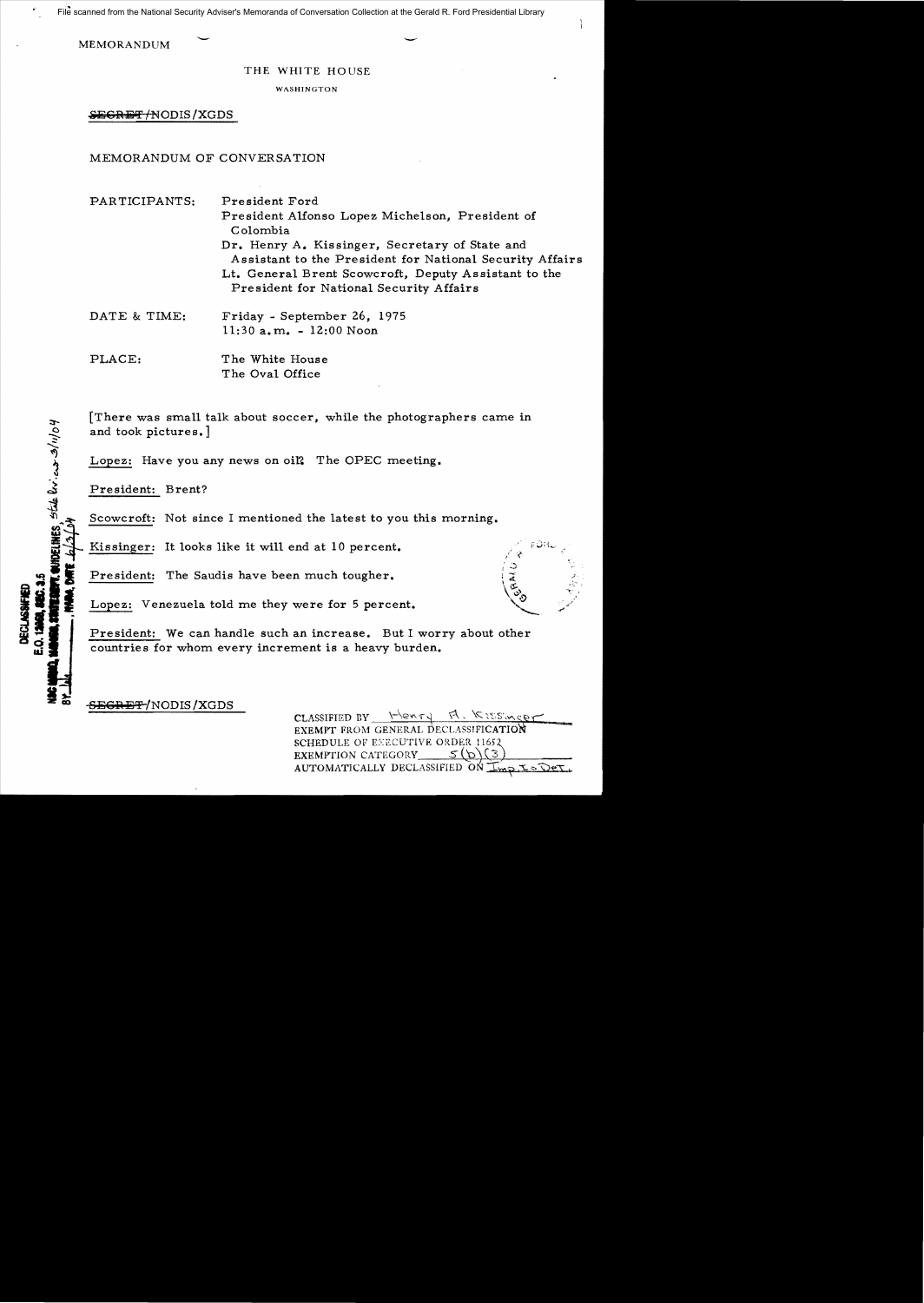### $SEGREF/NODIS/XGDS$  - 2 -

Kissinger: This is encouraging about Venezuela. They have been among the radicals.

President: We can do it, but Japan, Italy, etc., are not so fortunate. It is shortsighted. The higher the prices the more conservation they force.

Lopez: There is an increasing number of countries in the UN who are voting against you. Will it not bring an end to your patience? I ask, because it seems to me something must happen sooner or later.

Kissinger: Look at some of the new countries -- Sao Tome, Cape Verde. There they sit with an equal vote and are very susceptible to radical pressures.

President: And I guess they can be easily corrupted.

Lopez: They have little to discuss, so they attack the United States. It is a conversation topic.

Kis singer: And it's free. But we are beginning to keep a log of who talks and votes against us. Some of these guys are amazing; Kaunda sat right here and in answer to a question as to how to help get the right party elected in Angola, he said: "You get them in power first, then we will hold the elections." Then in his evening toast he blasted us for undemocratic practices.

Lopez: The fact is the UN standards are lowering every year. I suspect sooner or later something will happen.

President: If the abuse continues to expand, I think Congress will react adversely. They can deny money.

Lopez: Or force your withdrawal.

President: We have to keep a record so we can go to them and say we won't take this abuse and have you come back bilaterally for help.

Lopez: It is popular to vote against you.

Kissinger: But it will no longer be free.

Lopez: I hear they are thinking of expelling Chile from the UN. I'll find out more this afternoon.

-SECPE'F *INODIS* /XGDS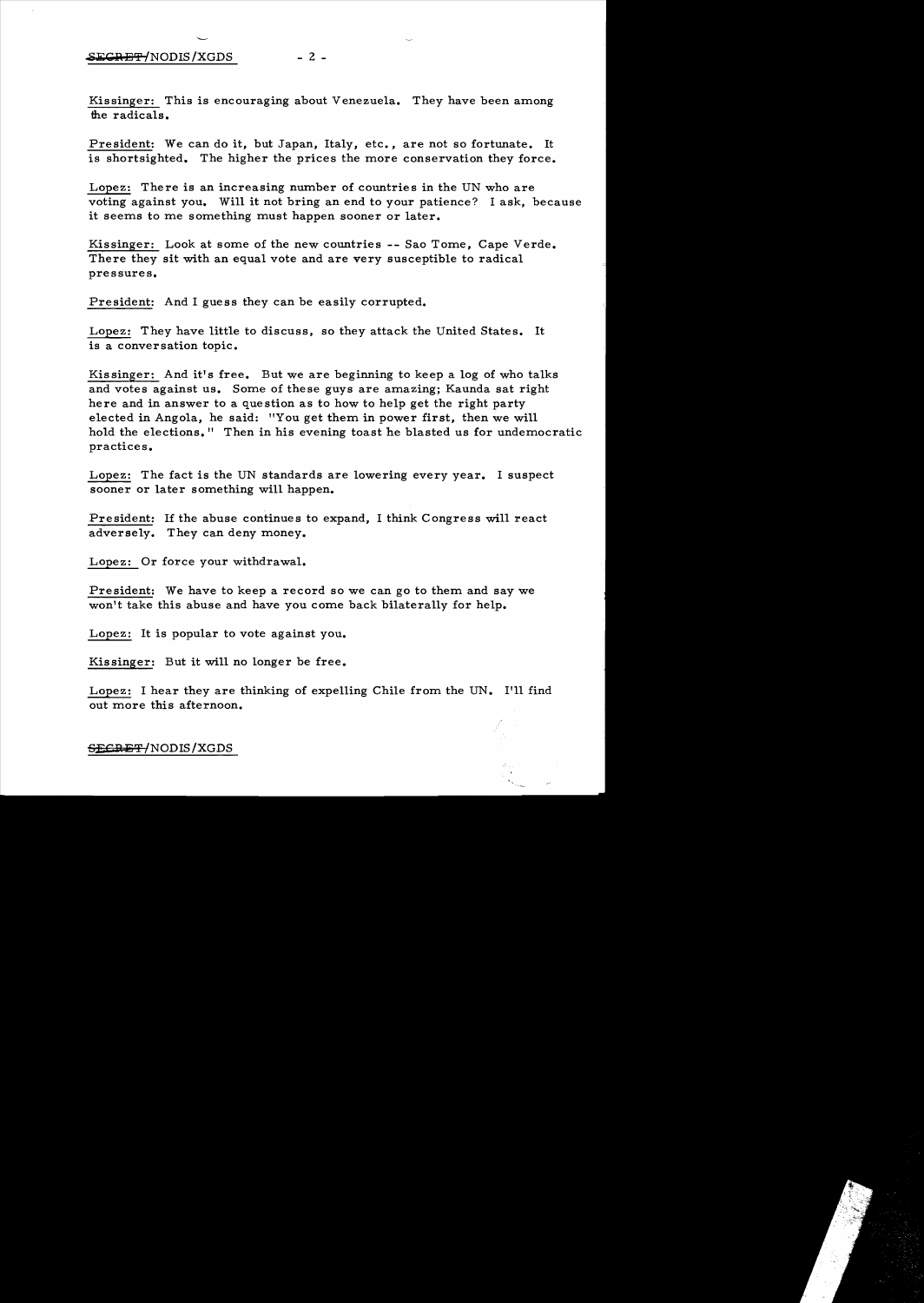#### $\frac{1}{2}$   $\frac{1}{2}$   $\frac{1}{2}$   $\frac{1}{2}$   $\frac{1}{2}$   $\frac{1}{2}$   $\frac{1}{2}$   $\frac{1}{2}$   $\frac{1}{2}$   $\frac{1}{2}$   $\frac{1}{2}$   $\frac{1}{2}$   $\frac{1}{2}$   $\frac{1}{2}$   $\frac{1}{2}$   $\frac{1}{2}$   $\frac{1}{2}$   $\frac{1}{2}$   $\frac{1}{2}$   $\frac{1}{2}$   $\frac{1}{2}$   $\frac{1}{2}$

Kissinger: We will fight it. And South Africa.

Lopez: Even that?

Kissinger: I told the Africans we abhorred apartheid, but if it is done for one reason one time, it can be done for another reason another time.

Lopez: Even if they violate the Charter?

Kissinger: You can argue Namibia, but not apartheid.

Lopez: I am glad to hear, privately, that you will not tolerate abuse from. the radicals. It looks bad for the moderates not to look as good.

President: I had a check made on the narcotics. I know it is of highest priority for you too. For this year we are appropriating  $$1, 3$  million, which is a huge increase. This gives us an opportunity to charter boats and aircraft -- and we will look into the purchase of helicopters if necessary.

Lopez: I really thank you. I was pleased to hear a member of the Senate Foreign Relations Committee this morning saying you would provide money to help in the program. He raised it himself.

When I was here with the President Lleras to talk to President Nixon, we talked about the highway. I want you to know I no longer think it is that urgent. It is still a jungle and we must protect against hoof and mouth disease.

President: There was a meeting yesterday, and I think a timetable may be set. We are making progress.

Lopez: It is a necessity, but we are not in a hurry. It will cause me some political trouble in the region, but it is not a real problem..

President: We want you to know we are not holding back.

Lopez: No, we know that.

President: There is a Michigan delegation going to Colombia with 130 people in the trade delegation led by George Lambrinos. He is a good man.

Henry, how about Panama?

SEGRET-INODIS/XGDS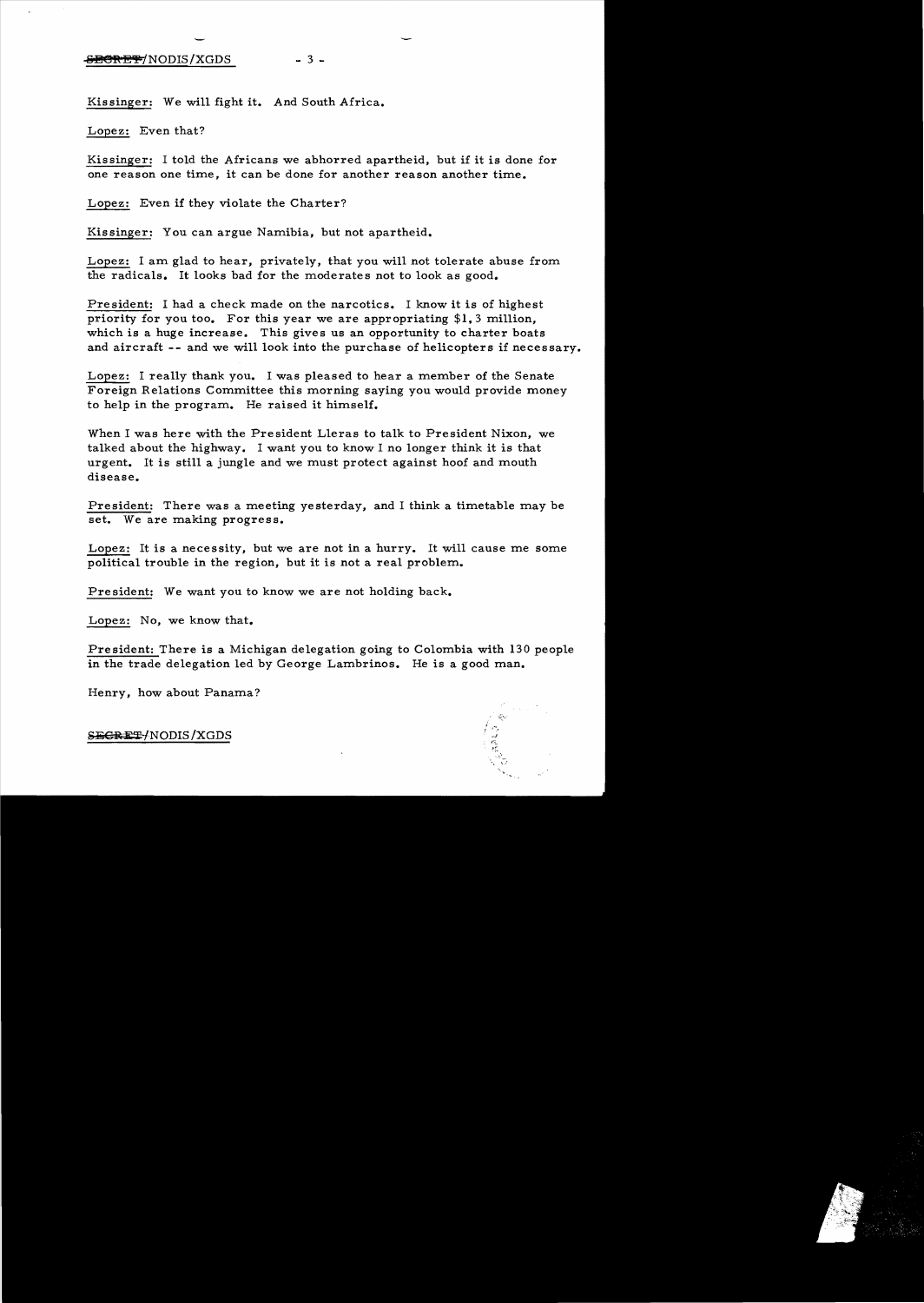# $-4 -$

Kissinger: The important thing is not the details but the fact that the Pre sident has determined to move it to a conclusion. But we have to bring the Congress along carefully. We can't take too big steps at once, and Torrijos must recognize that. If it is helpful to turn something over, we can manage that. But the President has decided to conclude it in 1977. I am speaking very frankly to you -- Torrijos should not break up the talks.

Lopez: Exactly what I have said. I told Torrijos to look at the polls. There is a trend in the U.S. to a hard line. I said, "Look at the emergence of Wallace -- he is a fact." I said, "Let the Americans handle the problem their way." They have a tendency to publish things that should not. You remember the letters. I told him I had to ask permission to publish them. I see completely that this is not the most favorable time to make conces sions. To a certain extent the question is semantic. "Indefinite" has many meanings.

Kissinger: We have said 50 years. That is not our last word. But we know they can'd defend it themselves.

Lopez: We very much appreciate your having us here.

President: I thoroughly enjoyed our visit and your charming wife.



SEGRET /NODIS / XGDS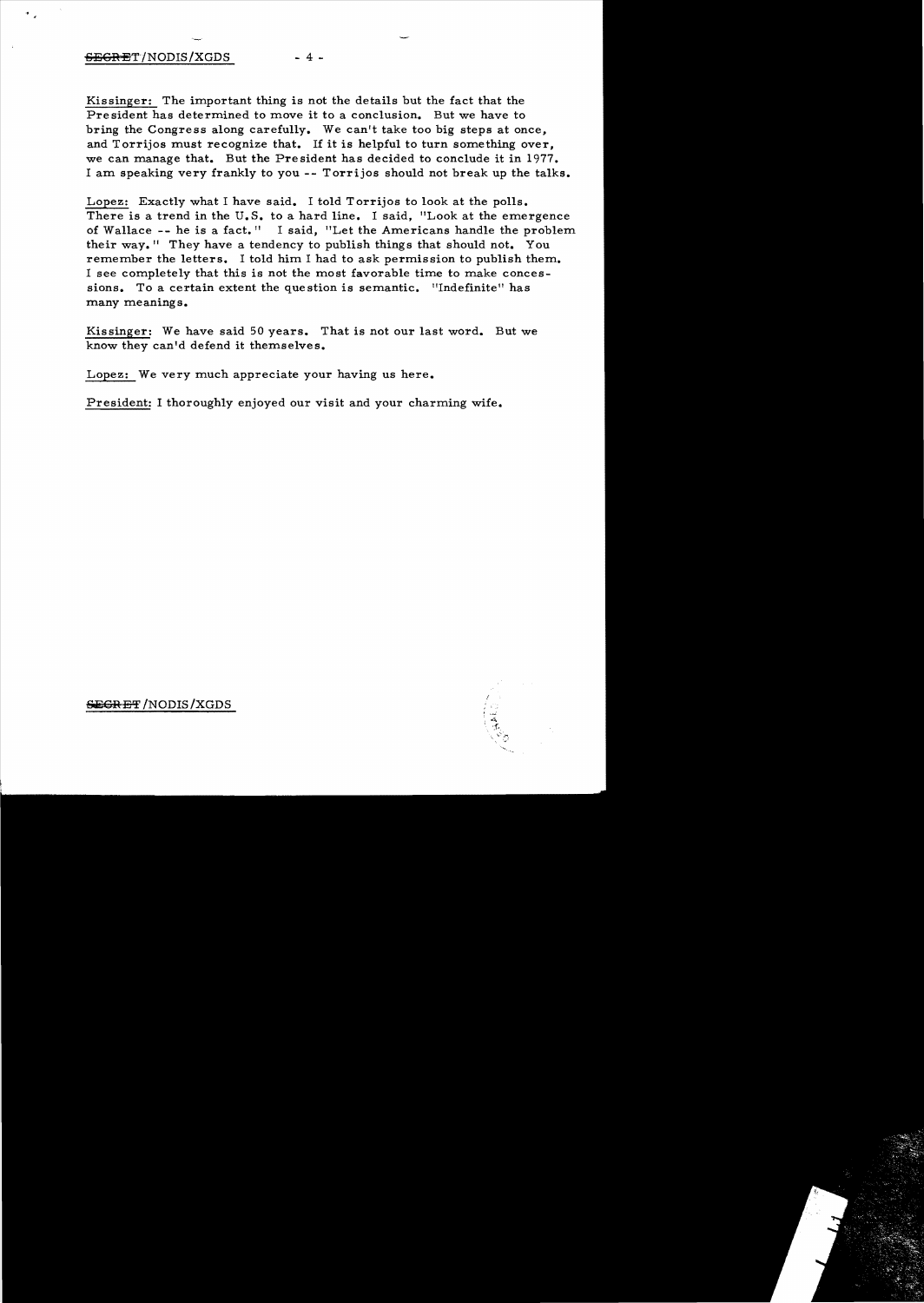$J$ P/Lopez/K<br>26 Sept 75 1:30 am.  $u_{\mathsf{xy}}$  $(\rho_{\text{M}})$ (Discovent france) (Priss and l'autres démandeur) 4 Mars 12 Coil 11 de la 1907 avril 1908 Khokets it mind endat 10% P Sambis have been ment tompler - We can handle L'Ueregida toll me they used for 5 to P We can havele suit our 7, But Sivary out heavy bushes.) K This is inversing about viere pour. They have P we can don't, but Joyan, blody, it are not no postmata. Il shorts public The bigton messine conose expending they force, 4 Three am ericinaig # of contro no v U/4 who wthis exact you. What it was big don soul to goon patronic? Lack become it sekus to me parathing most happen town <u>or latur</u> K hosk at some of me compile - Sartame, Cype Verde, There they fit w/ equil with a my suscriptive to radial presences. and of yours they can be easily mongher. 4 They have letters discuss, es this attach - US It is a universition topic.

E.O. 12058, SEC. 3.5 NSC MEMO, 11/24/08, STATE DEPT. GUIDELINES, State leview 3/11/04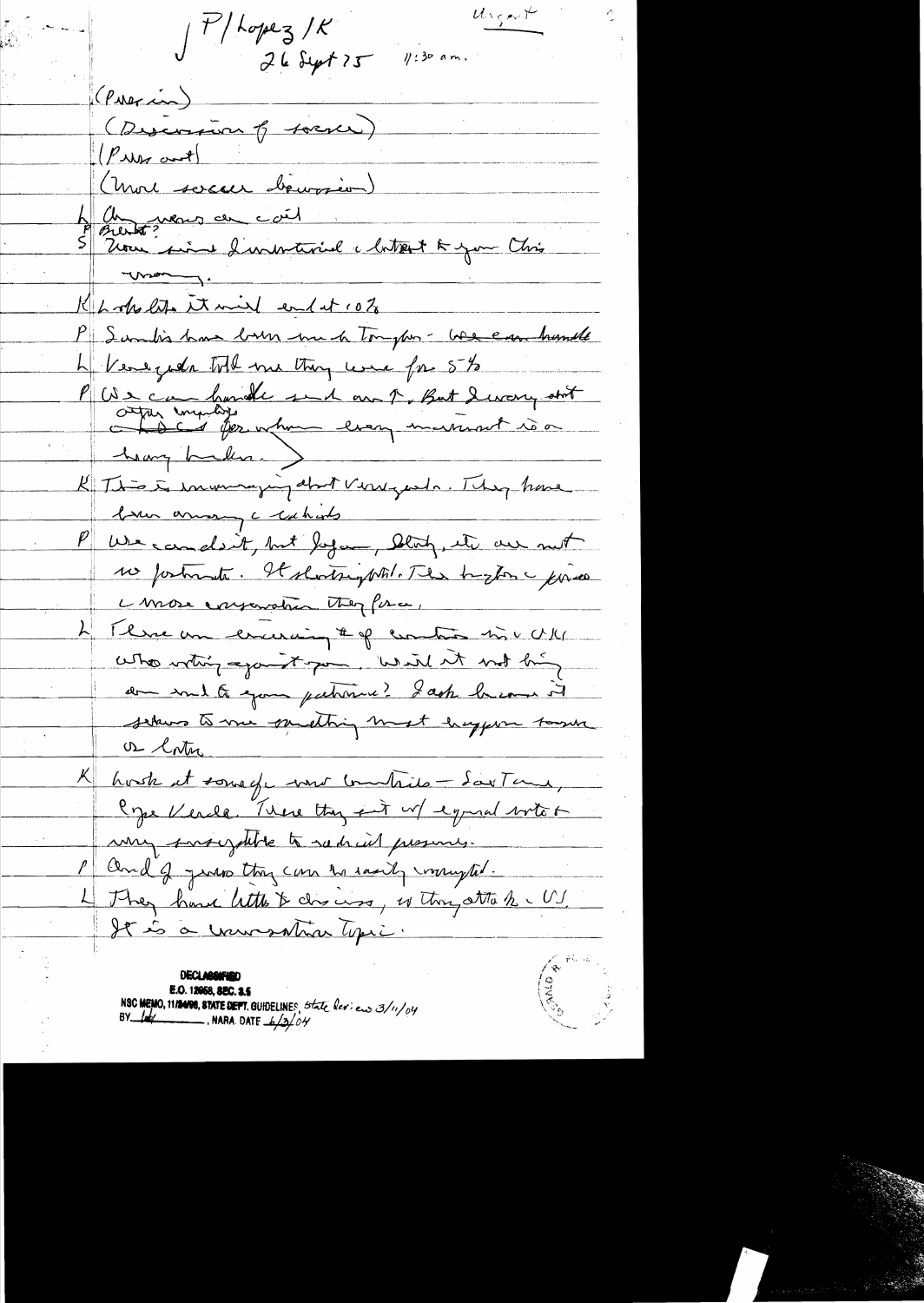11 and it is free, But we are beginning a long of arressing, Roumde sat supt here and in Insurance are you get them in power front, then we will hold thetimes. Linn in très evenir tout de thetedrope indemnation LTer fast a UN stanlande one lowering every year Impet soon a later sancthy will hoppen ? M If - alone contrins to expand 2 think (my will Wait adulrach. They can lear money 4 dr foru W/ channel. PUShmek hop a record so une can yo to this is They we good take the above + had you come both belations for half. 1 It is popular to note against you K But it will no longer be feel 1 2 have they trucking expelling Chile from UVG. I'll find out more this opter K We'll papt it. and Sometagrin. LE ven CLN7 R & GM c Opien ne esthaed oparthand, but if it is dans for one reason our twie, it can be for involtar wason another time Even if they unitate charter? K You can cerque hassistée, but not aparthésé. 1. I am glad to hear, providely, that you and not Winat along from a raticals. It looks bad face worker with hop as gond, and D'Ibade Un to mak en connection 2 km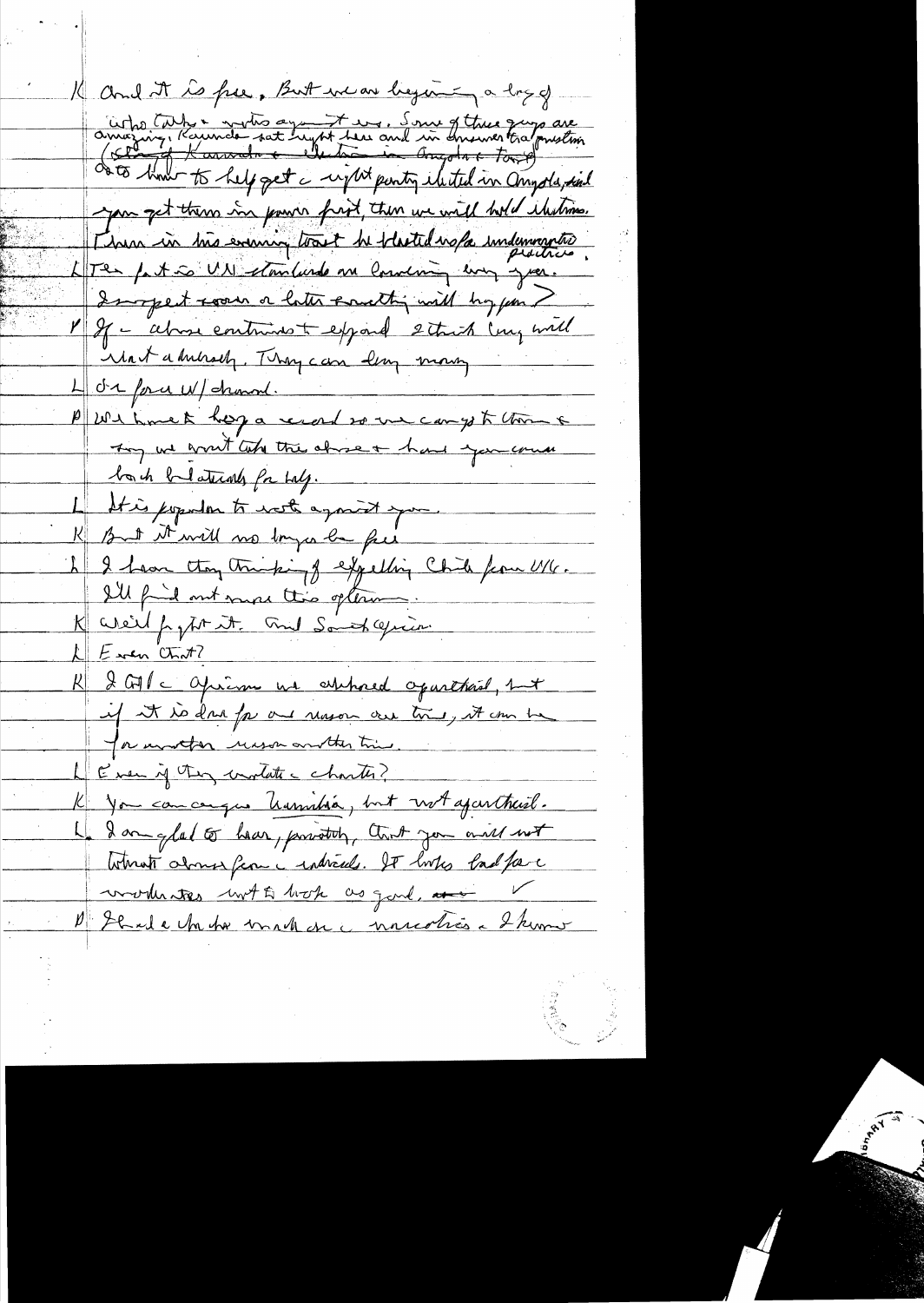it is of happed providing for expose too. For this Jean on an appropté ; arbitré de bouge inverse, This gives us offert, to charter topoter a forme und lockered a permission of teles A I winn think you. Sino pleased there unimation of SERC Ut moning suging sym commedificant many to hopping - He recent it howing un tarted about a hytogen 2 won't your to know I see longer trick it is that urgent. It vis still a juift - un must protect against trough P Temme was unto - which + schick a trinstatte set, use and in this page L'It is a messitz, but un aux sout un a hours but it wit a real prob. PU n assement you to hum we are withouthing <u>lont</u>. No, we know that. P Terme a ménépoin chalagatri qui te Corbustion K, how don't famous. K the negotant thing is vote details hut fait that - fews. his determinents more it. to a emiliarion. Automa home to hing clay